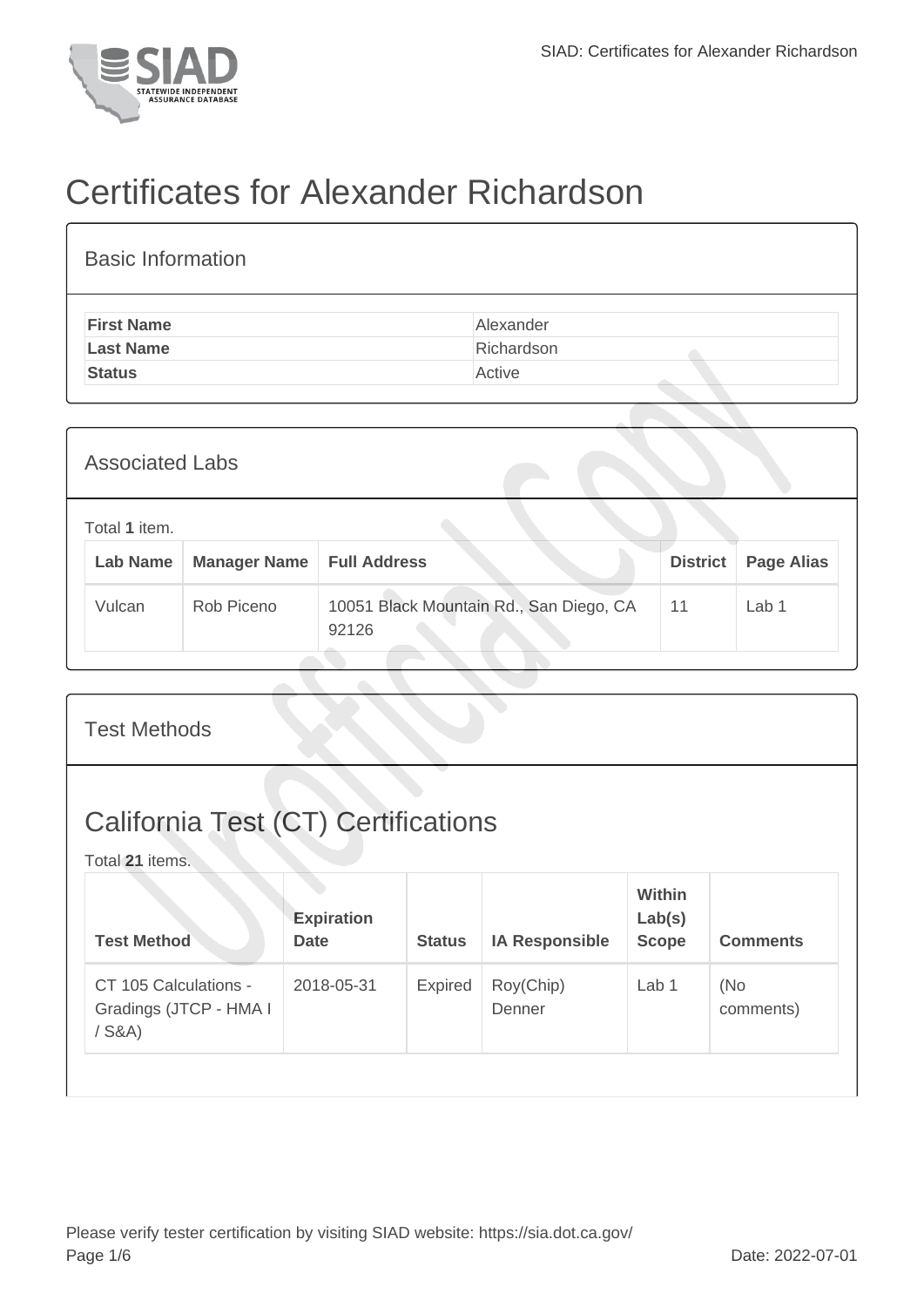

| <b>Test Method</b>                                                                  | <b>Expiration</b><br><b>Date</b> | <b>Status</b>  | <b>IA Responsible</b> | <b>Within</b><br>Lab(s)<br><b>Scope</b> | <b>Comments</b>   |
|-------------------------------------------------------------------------------------|----------------------------------|----------------|-----------------------|-----------------------------------------|-------------------|
| CT 106 Definitions -<br>Specific Gravity (SpG)                                      | 2018-05-31                       | Expired        | Roy(Chip)<br>Denner   | Lab <sub>1</sub>                        | (No<br>comments)  |
| CT 125 AGG Sampling -<br><b>AGGREGATES (JTCP -</b><br>HMA I / S&A)                  | 2018-05-01                       | <b>Expired</b> | Roy(Chip)<br>Denner   | Lab <sub>1</sub>                        | (No<br>comments)  |
| CT 125 GEN Sampling -<br><b>GENERAL</b>                                             | 2018-05-01                       | Expired        | Roy(Chip)<br>Denner   | Lab <sub>1</sub>                        | (No<br>comments)  |
| CT 125 HMA Sampling -<br>HMA (JTCP - HMA I)                                         | 2018-05-01                       | <b>Expired</b> | Roy(Chip)<br>Denner   | Lab <sub>1</sub>                        | (No<br>comments)  |
| CT 201 Sample<br>Preparation - Soil and<br>Aggregates (JTCP -<br><b>S&amp;A)</b>    | 2018-05-31                       | <b>Expired</b> | Roy(Chip)<br>Denner   | Lab <sub>1</sub>                        | (No<br>comments)  |
| CT 202 Sieve analysis -<br>Fine and Coarse<br>Aggregates (JTCP -<br><b>S&amp;A)</b> | 2018-05-31                       | <b>Expired</b> | Roy(Chip)<br>Denner   | Lab <sub>1</sub>                        | (No<br>comments)  |
| CT 205 Percent<br><b>Crushed Particles</b><br>$(JTCP - S&A)$                        | 2018-06-01                       | <b>Expired</b> | Roy(Chip)<br>Denner   | Lab <sub>1</sub>                        | (No)<br>comments) |
| CT 207 SpG &<br>Absorption - Fine<br>Aggregates                                     | 2018-06-01                       | Expired        | Roy(Chip)<br>Denner   | Lab <sub>1</sub>                        | (No)<br>comments) |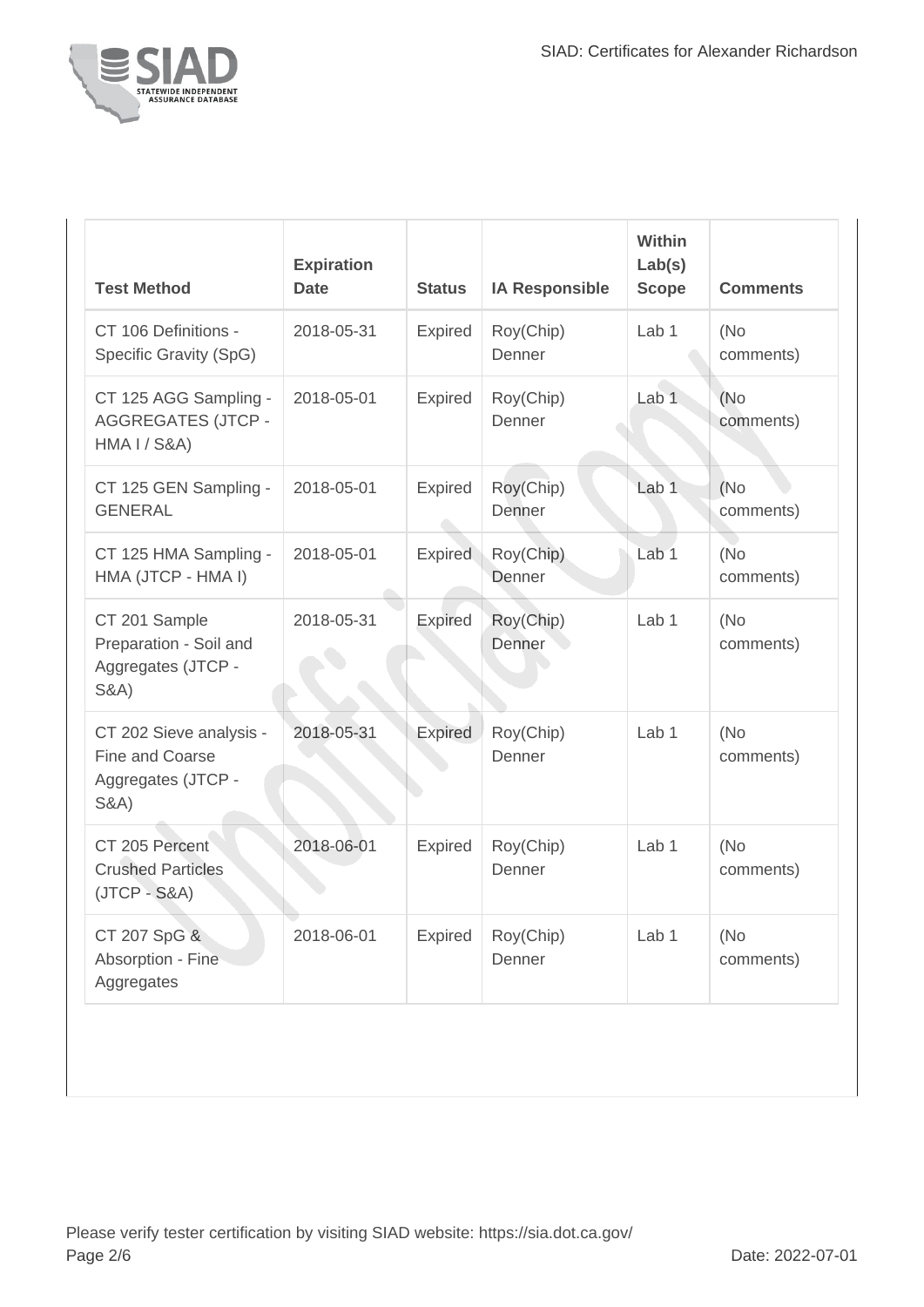

| <b>Test Method</b>                                                                 | <b>Expiration</b><br><b>Date</b> | <b>Status</b>  | <b>IA Responsible</b> | Within<br>Lab(s)<br><b>Scope</b> | <b>Comments</b>  |
|------------------------------------------------------------------------------------|----------------------------------|----------------|-----------------------|----------------------------------|------------------|
| CT 216 Relative<br>Compaction - Soils and<br>Aggregates (JTCP -<br><b>S&amp;A)</b> | 2016-08-01                       | Expired        | Roy(Chip)<br>Denner   | (No lab)                         | (No<br>comments) |
| CT 217 Sand Equivalent<br>(JTCP - S&A)                                             | 2018-05-31                       | Expired        | Roy(Chip)<br>Denner   | Lab <sub>1</sub>                 | (No<br>comments) |
| CT 226 Moisture<br>Content - Soils and<br>Aggregates (JTCP -<br><b>S&amp;A)</b>    | 2019-08-24                       | <b>Expired</b> | Roy(Chip)<br>Denner   | Lab <sub>1</sub>                 | (No<br>comments) |
| CT 227 Cleanness<br>Value (JTCP - S&A)                                             | 2018-05-01                       | <b>Expired</b> | Roy(Chip)<br>Denner   | Lab <sub>1</sub>                 | (No<br>comments) |
| CT 229 Durability (JTCP<br>$-S&A)$                                                 | 2019-08-24                       | <b>Expired</b> | Roy(Chip)<br>Denner   | Lab <sub>1</sub>                 | (No<br>comments) |
| CT 234 Uncompacted<br>void - Fine Aggregates                                       | 2019-08-24                       | <b>Expired</b> | Roy(Chip)<br>Denner   | Lab <sub>1</sub>                 | (No<br>comments) |
| CT 235 Flat and<br><b>Elongated Particles</b>                                      | 2019-08-24                       | Expired        | Roy(Chip)<br>Denner   | Lab <sub>1</sub>                 | (No<br>comments) |
| CT 304 Sample<br>Preparation - HMA                                                 | 2019-08-24                       | <b>Expired</b> | Roy(Chip)<br>Denner   | Lab <sub>1</sub>                 | (No<br>comments) |
| CT 308 Bulk SpG and<br>Density - HMA                                               | 2019-08-24                       | Expired        | Roy(Chip)<br>Denner   | Lab 1                            | (No<br>comments) |
| CT 309 Max SpG and<br>Density - HMA                                                | 2018-06-01                       | <b>Expired</b> | Roy(Chip)<br>Denner   | Lab 1                            | (No<br>comments) |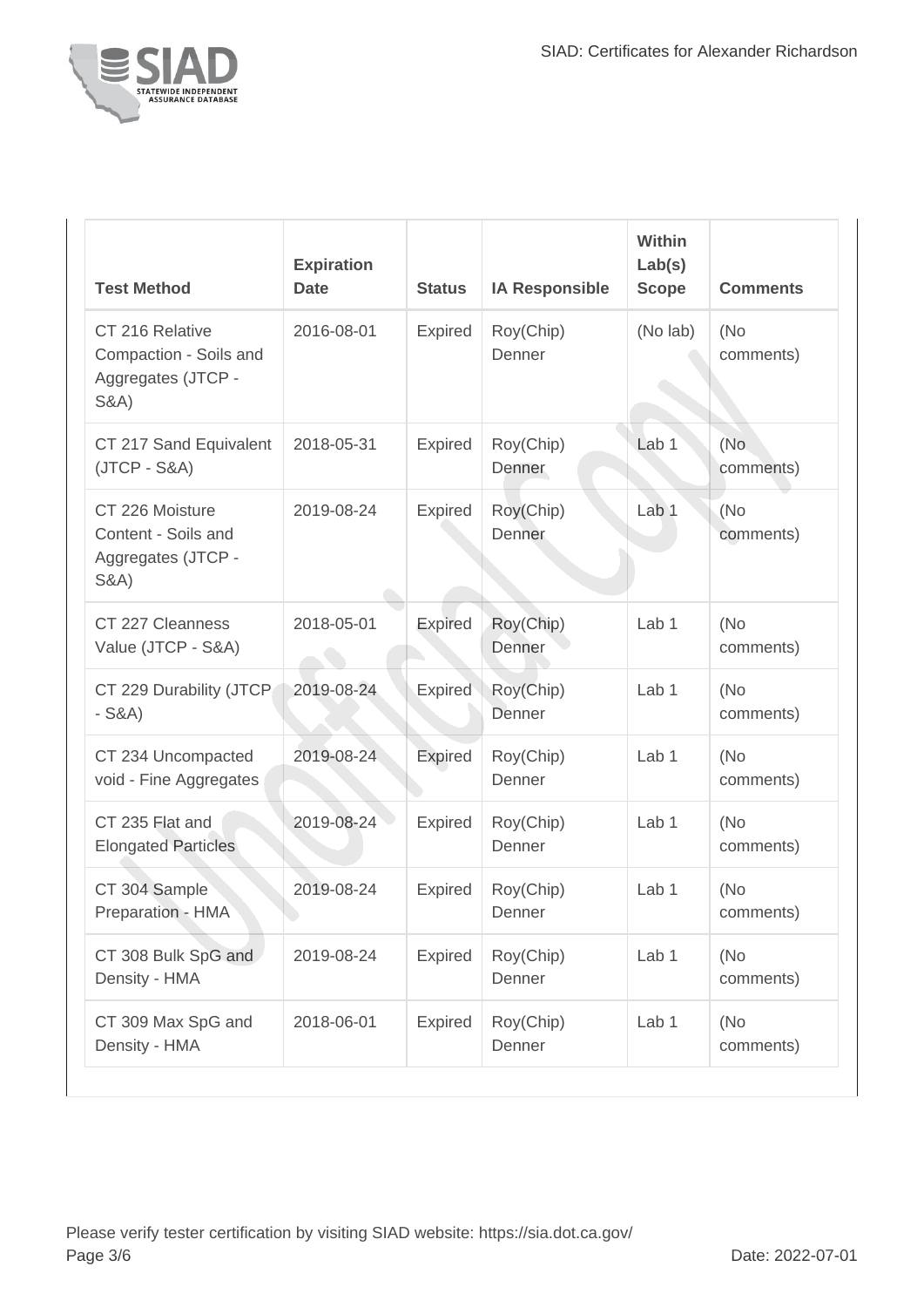

| <b>Test Method</b>                    | <b>Expiration</b><br><b>Date</b> | <b>Status</b>  | <b>IA Responsible</b> | <b>Within</b><br>Lab(s)<br><b>Scope</b> | <b>Comments</b>  |
|---------------------------------------|----------------------------------|----------------|-----------------------|-----------------------------------------|------------------|
| CT 366 Stabilometer                   | 2019-08-24                       | <b>Expired</b> | Roy(Chip)<br>Denner   | Lab 1                                   | (No<br>comments) |
| CT 382 AC Content by<br>Ignition Oven | 2018-06-01                       | <b>Expired</b> | Roy(Chip)<br>Denner   | Lab <sub>1</sub>                        | (No<br>comments) |

## AASHTO/ASTM Proficiencies

Total **13** items.

| <b>Test Method</b>                                                                    | <b>Expiration</b><br><b>Date</b> | <b>Status</b>  | <b>IA Responsible</b> | Within<br>Lab(s)<br><b>Scope</b> | <b>Comments</b>  |
|---------------------------------------------------------------------------------------|----------------------------------|----------------|-----------------------|----------------------------------|------------------|
| <b>AASHTO T11 Sieve</b><br>Analysis (Washing) -<br>Fine Aggregates (JTCP<br>$-HMA I)$ | 2018-05-31                       | Expired        | Roy(Chip)<br>Denner   | Lab <sub>1</sub>                 | (No<br>comments) |
| <b>AASHTO T27 Sieve</b><br>Analysis - Fine and<br>Coarse Aggregates<br>(JTCP - HMA I) | 2018-05-31                       | <b>Expired</b> | Roy(Chip)<br>Denner   | Lab <sub>1</sub>                 | (No<br>comments) |
| AASHTO T84 SpG &<br>Absorption - Fine<br>Aggregates                                   | 2018-06-01                       | Expired        | Roy(Chip)<br>Denner   | Lab <sub>1</sub>                 | (No<br>comments) |
| AASHTO T85 SpG &<br>Absorption - Coarse<br>Aggregates                                 | 2018-06-01                       | Expired        | Roy(Chip)<br>Denner   | Lab <sub>1</sub>                 | (No<br>comments) |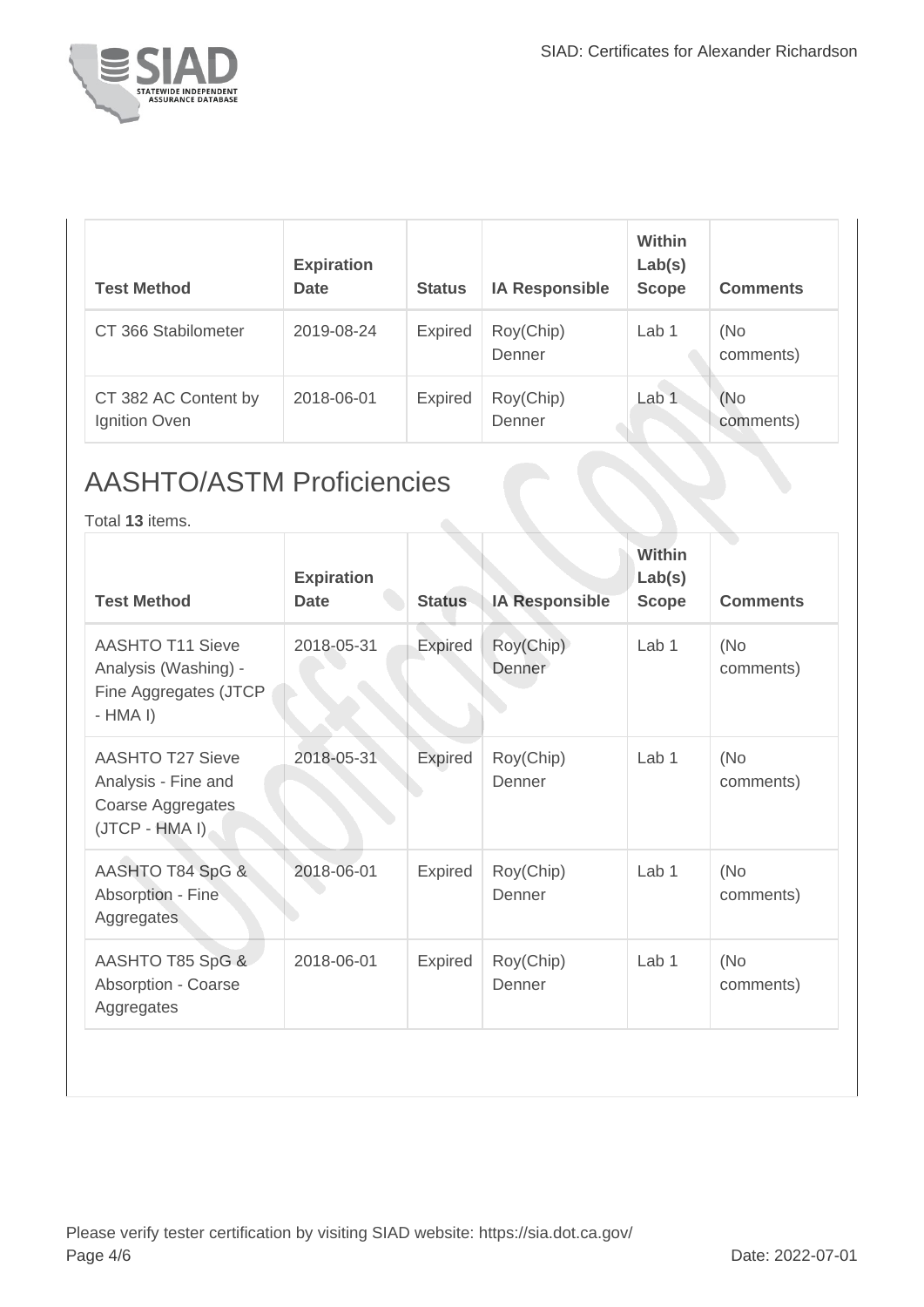

| <b>Test Method</b>                                                            | <b>Expiration</b><br><b>Date</b> | <b>Status</b>  | <b>IA Responsible</b> | Within<br>Lab(s)<br><b>Scope</b> | <b>Comments</b>  |
|-------------------------------------------------------------------------------|----------------------------------|----------------|-----------------------|----------------------------------|------------------|
| AASHTO T176 Sand<br>Equivalent (JTCP - HMA<br>$\vert$                         | 2018-05-31                       | <b>Expired</b> | Roy(Chip)<br>Denner   | Lab 1                            | (No<br>comments) |
| AASHTO T209 Max<br>SpG and Density - HMA<br>(JTCP - HMA II)                   | 2018-04-04                       | <b>Expired</b> | Roy(Chip)<br>Denner   | Lab <sub>1</sub>                 | (No<br>comments) |
| AASHTO T269 Percent<br>Air Voids - HMA (JTCP -<br>HMA II)                     | 2019-08-24                       | <b>Expired</b> | Roy(Chip)<br>Denner   | Lab <sub>1</sub>                 | (No<br>comments) |
| AASHTO T275 Bulk<br>SpG - HMA (JTCP -<br>HMA II)                              | 2018-09-14                       | Expired        | Roy(Chip)<br>Denner   | Lab <sub>1</sub>                 | (No<br>comments) |
| <b>AASHTO T304</b><br>Uncompacted Void -<br>Fine Aggregate                    | 2019-08-24                       | Expired        | Roy(Chip)<br>Denner   | Lab <sub>1</sub>                 | (No<br>comments) |
| AASHTO T308 AC<br>Content (Ignition Oven) -<br>HMA (JTCP - HMA II)            | 2018-06-01                       | Expired        | Roy(Chip)<br>Denner   | Lab <sub>1</sub>                 | (No<br>comments) |
| <b>AASHTO T329 Moisture</b><br>Content (Oven Method).<br>- HMA (JTCP - HMA I) | 2018-06-01                       | <b>Expired</b> | Roy(Chip)<br>Denner   | Lab <sub>1</sub>                 | (No<br>comments) |
| <b>AASHTO T335</b><br>Percentage of Fracture<br>(JTCP - HMA I)                | 2018-06-01                       | Expired        | Roy(Chip)<br>Denner   | Lab 1                            | (No<br>comments) |
| ASTM D4791 Flat and<br><b>Elongated Particles</b>                             | 2018-09-04                       | Expired        | Roy(Chip)<br>Denner   | Lab <sub>1</sub>                 | (No<br>comments) |